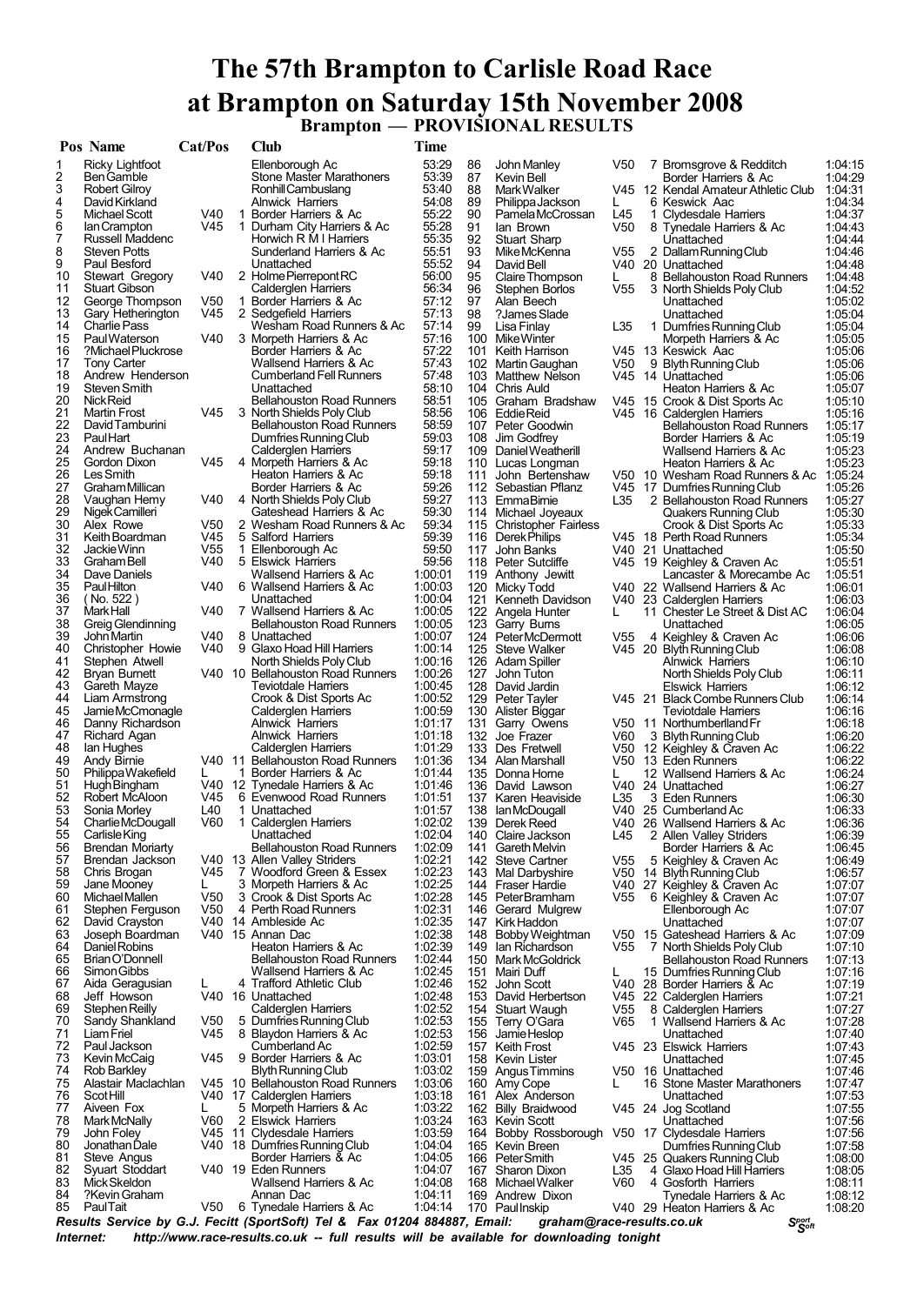207 Anne Murray L40 3 Clydesdale Harriers<br>208 Gavin Greene Bellahouston Road F 222 Stephen Phimister Calderglen Harriers 223 Michael Henry V55 11 Alnwick Harriers

 KeithWaddingham V45 26 Keighley & Craven Ac 1:08:24 172 Andrew Hedley **1:08:29**<br>173 PeterGraham 1755 9 Tynedale Harriers & Ac 1:08:30 Peter Graham V55 9 Tynedale Harriers & Ac 1731 Peter Graham V55 9 Tynedale Harriers & Ac 174 PaulSmith Lancaster & Morecambe Ac 1:08:31<br>175 EaniitThomas V40 30 Unattached 1:08:33 175 EanjitThomas V40 30 Unattached 1:08:33<br>176 ?Kevin Graham Annan Dac 1:08:34 ?KevinGraham Annan Dac 1:08:34 Sharon Thornton L35 5 New Marske Harriers Club 1:08:39 178 Criag Calderwood Clydesdale Harriers 1:08:40<br>179 Larry Abel 179 Carry Abel 1:08:42 Blengdale Runners Athletic Clu 1:08:42<br>1108:44 1108:44 180 David Pagan  $V60$  5 Unattached 1:08:44 181 Richard Tweedie Unattached 1:08:45 182 Clare Buis Late 19 Heaton Harriers & Ac 1:08:45<br>183 Alan Myers Wallsend Harriers & Ac 1:08:47 Alan Myers Wallsend Harriers & Ac 1:08:47 184 Andrew Squires 1945 27 Alnwick Harriers 1:08:50<br>185 PeterBingham 1945 28 Keswick Aac 1:08:50 PeterBingham V45 28 Keswick Aac 1:08:50 Chris Jones Unattached 1:08:56 187 Simon Mortlock V40 32 Dumfries Running Club 1:08:57<br>188 Jim Holmes V40 33 Calderglen Harriers 1:09:00 188 JimHolmes V40 33 Calderglen Harriers 1:09:00<br>188 JimHolmes V40 33 Calderglen Harriers 1:09:00<br>189 Andrew Fellows Lancaster & Morecambe Ac 189 Andrew Fellows Lancaster & Morecambe Ac 1:09:04<br>190 John-Paul Hopkinson Keighley & Craven Ac 1:09:04 190 John-Paul Hopkinson Keighley & Craven Ac 1:09:04<br>191 Brett Weedon V50 18 Keighley & Craven Ac 1:09:05 Keighley & Craven Ac 1:09:05<br>Unattached 1:09:05 Gary Johnson Unattached 1:09:05 IanMcMillan V45 29 Unattached 1:09:07 194 John McKernan V50 19 Blaydon Harriers & Ac 1:09:07<br>195 Ian Waude V45 30 Adac 1:09:10<br>196 Stephen Thomson V45 31 Clydesdale Harriers 1:09:13 IanWaude V45 30 Adac 1:09:10 Stephen Thomson V45 31 Clydesdale Harriers 1:09:13 Alan Storey V55 10 Blaydon Harriers & Ac 1:09:16 CraigHorsman Unattached 1:09:16 Robert Peacock Blaydon Harriers & Ac 1:09:16 StephenMcHan V45 32 DumfriesRunningClub 1:09:18 JamieLuxmoore Unattached 1:09:20 IanPipes Border Harriers & Ac 1:09:21 Vicky Hindson L 20 Wallsend Harriers & Ac 1:09:23 JimLillico V50 20 Alnwick Harriers 1:09:27 SianFinlay L35 6 DumfriesRunningClub 1:09:30 206 Shona Donnelly L40 2 Bellahouston Road Runners 1:09:30<br>207 Anne Murray L40 3 Clydesdale Harriers 1:09:33<br>208 Gavin Greene Bellahouston Road Runners 1:09:37 208 Gavin Greene Bellahouston Road Runners<br>209 Gillian Mould L40 4 Elswick Harriers 1:09:37<br>209 Gillian Mould L40 4 Elswick Harriers 1:09:43 209 Gillian Mould L40 4 Elswick Harriers 1:09:43<br>210 Michael Sanderson Allen Valley Striders 1:09:45 Michael Sanderson Allen Valley Striders 1:09:45 Graham Lindsay V45 33 Calderglen Harriers 1:09:50 212 Stuart Pyper Cumberland Fell Runners 1:10:00<br>213 Glyn Evans V50 21 Blaydon Harriers & Ac 1:10:07 Glyn Evans V50 21 Blaydon Harriers & Ac 1:10:07 ?JamesSlade Unattached 1:10:09 215 LesleyMiller V50 22 NorthShields PolyClub 1:10:10 216 StuartMcMillan Bellahouston Road Runners 1:10:13<br>217 Brian McDougall Calderglen Harriers 1:10:16<br>218 Storey Nigel Harison V40 34 Glaxo Hoad Hill Harriers 1:10:20 BrianMcDougall Calderglen Harriers 1:10:16 218 Storey Nigel Harison V40 34 Glaxo Hoad Hill Harriers 1:10:20 JaymesBulman Unattached 1:10:22 220 Anthony Lees V40 35 Unattached 1:10:22<br>221 Andrew Smith V50 23 Gateshead Harriers & Ac 1:10:25 221 Andrew Smith V50 23 Gateshead Harriers & Ac 1:10:25<br>222 Stephen Phimister Caldergien Harriers 1:10:28 Michael Henry V55 11 Alnwick Harriers 1:10:29 224 Chris Leahy Unattached 1:10:31<br>225 Peter Leviston V55 12 Northern Veterans AC 1:10:44 Peter Leviston V55 12 Northern Veterans AC 1:10:44<br>James O'Hara V40 36 Bellahouston Road Runners 1:10:46<br>Simon Woodrow V50 24 Winslow RC 1:10:49 JamesO'Hara V40 36 Bellahouston Road Runners 1:10:46 Simon Woodrow V50 24 Winslow RC 1:10:49 PeterHill V55 13 DumfriesRunningClub 1:10:53 229 Hugh Brown V40 37 Bellahouston Road Runners 1:10:54<br>230 David Hamer V45 34 Keighley & Craven Ac 1:10:55 230 David Hamer V45 34 Keighley & Craven Ac 1:10:55<br>231 Pete Davison V40 38 Glaxo Hoad Hill Harriers 1:10:55 Pete Davison V40 38 Glaxo Hoad Hill Harriers 1:10:55 Fiona Turley L 25 Heaton Harriers & Ac 1:10:59 Gordon Vivers V50 25 Annan Dac 1:11:10 39 Morpeth Harriers & Ac Kathryn Scott L45 3 Clydesdale Harriers 1:11:19 235 Kathryn Scott L45 3 Clydesdale Harriers 1:11:19<br>236 CraigMalcolmson V40 40 Unattached 1:11:22<br>237 Harry Porteous V45 35 WoolerRC 1:11:29 237 Harry Porteous V45 35 WoolerRC 1:11:29<br>238 Emma Walton L 27 Wallsend Harriers & Ac 1:11:31 EmmaWalton L 27 Wallsend Harriers & Ac 1:11:31 KatiePadgham L35 7 Bellahouston Road Runners 1:11:38 Steve Viney V60 6 Unattached 1:11:40 Frances Maxwell L40 5 Calderglen Harriers 1:11:46 242 Kim Crowther L 30 Evenwood Road Runners 1:11:52 243 Dave Cox  $V60$  7 Blyth Running Club 1:11:52 ColinBanks Calderglen Harriers 1:11:53 Robert Johnstone V40 41 Wigton Road Runners 1:11:53 Trevor Went V60 8 NorthShields PolyClub 1:11:55 247 Claire Gilchrist L40 6 Ferranti 1:11:58<br>248 Allen Clement V45 36 Unattached 1:11:59 248 Allen Clement V45 36 Unattached 1:11:59<br>249 Joanne Harrop L40 7 Alnwick Harriers 1:12:04 Joanne Harrop L40 7 Alnwick Harriers 1:12:04 Ian Foster Tri Lakeland 1:12:10 251 David Shaw V50 26 Barrow & Furness Striders Ac 1:12:11 252 David Boyce V40 42 Bellahouston Road Runners 1:12:11<br>253 Graham Vicker V50 27 Wesham Road Runners & Ac 1:12:12 Graham Vicker V50 27 Wesham Road Runners & Ac 1:12:12 GerardMullen V45 37 Calderglen Harriers 1:12:13 255 Colin Simpson<br>255 Colin Simpson Bellahouston Road Runners 1:12:14<br>256 David Wright V55 14 Heaton Harriers & Ac 1:12:15 David Wright V55 14 Heaton Harriers & Ac 1:12:15 257 Rachel Chinnery L40 8 Tynedale Harriers & Ac 1:12:23<br>258 Jon Raymond V40 43 Unattached 1:12:23 JonRaymond V40 43 Unattached 1:12:23 SamCann V55 15 Keighley & Craven Ac 1:12:26 Richard Driscoll V55 16 Morpeth Harriers & Ac 1:12:27 28 Blyth Running Club

270 David Barnes V40 44 Unattached<br>271 Gibb Keith Macdonald V45 39 Bellahouston<br>272 Andrew Kennedy Unattached 313 Matthew Barber<br>314 Sandra Reid 140 10 Colin Barron

 PhyllisMitchell L45 4 Corotorphine 1:12:32 NeilGibbison V55 17 BlackCombeRunnersClub 1:12:32 264 David Dodd V50 29 Darlington H & Ac 1:12:33<br>265 Paula Filis 135 8 Unattached 1:12:33 PaulaEllis L35 8 Unattached 1:12:33 DaveEllis V45 38 Sunderland Harriers & Ac 1:12:36 Terry McCabe V55 18 BlythRunningClub 1:12:39 Davw Preston V55 19 Wesham Road Runners & Ac 1:12:42 MartinHaddon NorthShields PolyClub 1:12:44 V45 39 Bellahouston Road Runners 1:12:45<br>Unattached 1:12:46 Andrew Kennedy Unattached 1:12:46 273 Joanne Brown L35 9 Unattached 1:12:48<br>274 James Goffe V45 40 Black Combe Runners Club 1:12:55 James Goffe V45 40 BlackCombeRunnersClub 1:12:55 MarinaMcCallum L35 10 Clydesdale Harriers 1:13:03 276 Hilary Ross Luis L50 1 Unattached 1:13:05<br>277 Jeremy Ancketill V50 30 Unattached 1:13:12<br>278 Graeme Cross Unattached 1:13:14 27:31 Jeremy Ancketill V50 30 Unattached 1:13:12<br>27:314 Graeme Cross Unattached Graeme Cross Unattached 1:13:14 David Gow Unattached 1:13:16 Jennifer Lapping L 39 Tynedale Harriers & Ac 1:13:19 281 Martin Alderson V45 41 North East Veterans Ac 1:13:21<br>282 Neil Sideaway V45 42 Unattached 1:13:24 Neil Sideaway V45 42 Unattached 1:13:24 Andrew Henderson V55 20 Calderglen Harriers 1:13:29 RalphDickinson V55 21 BlythRunningClub 1:13:32 285 Samantha Ayers 1.35 11 Cumberland Ac 1:13:34<br>286 Hugh Watson 1.13:34<br>286 Hugh Watson 1.50 2 Rivth Running Club 1:13:38<br>287 Catherine Young 1.50 2 Rivth Running Club 1:13:38 HughWatson V60 9 Clydesdale Harriers 1:13:36 Catherine Young L50 2 BlythRunningClub 1:13:38 288 Christopher Adams **Dumfries Running Club**<br>289 Tom McMillan **1:13:42**<br>289 Tom McMillan **1:55** 22 Bellahouston Road Runners 1:13:45 TomMcMillan V55 22 Bellahouston Road Runners 1:13:45 MartinKing Clydesdale Harriers 1:13:50 Bob Parker V55 23 Tynedale Harriers & Ac 1:13:52 Glynis McKernan L45 5 Blaydon Harriers & Ac 1:13:55 292 Glynis McKeman L45 5 Blaydon Harriers & Ac 1:13:55<br>293 Lesley Chapman L50 3 Garscube Harriers 1:14:07<br>294 Vanessa Strickland L35 12 Unattached 1:14:07 Vanessa Strickland L35 12 Unattached 1:14:07 ChristopherHill V50 31 Unattached 1:14:08 Andrew Stansfield V45 43 Penny Lane Striders 1:14:09 297 Kevin Mitchell V40 45 Unattached 1:14:17<br>298 Tony Maddocks V45 44 Wallsend Harriers & Ac 1:14:21<br>299 Quentin Merrit V45 45 Keswick Aac 1:14:22 Tony Maddocks V45 44 Wallsend Harriers & Ac 1:14:21 Quentin Merritt V45 45 Keswick Aac 1:14:22 300 Dawn Palmer 135 13 Blyth Running Club 1:14:24<br>301 Chrystal Skeldon 140 9 Wallsend Harriers & Ac 1:14:25 Chrystal Skeldon L40 9 Wallsend Harriers & Ac 1:14:25 FionaMcCue L35 14 Clydesdale Harriers 1:14:26 SimonDermont V40 46 Unattached 1:14:27 304 Jeremy Makin V45 46 Quakers Running Club 1:14:30<br>305 James Grierson V45 47 Dumfries Running Club 1:14:33<br>306 Jan Goudie V50 32 Bellahouston Road Runners 1:14:36 James Grierson V45 47 DumfriesRunningClub 1:14:33 306 IanGoudie V50 32 Bellahouston Road Runners 1:14:36 307 Christopher Doak Bellahouston Road Runners 1:14:37<br>308 Greg Kelly V45 48 Unattached 1:14:38 Greg Kelly V45 48 Unattached 1:14:38 PennySinclair L 48 Wallsend Harriers & Ac 1:14:41 David Breen V50 33 DumfriesRunningClub 1:14:42 Dave Dale Heaton Harriers & Ac 1:14:44 312 Raymond Stephenson V40 47 Unattached 1:14:47<br>313 Matthew Barber (1:14:47 Unattached 1:14:50 Sandra Reid L40 10 Calderglen Harriers 1:14:52 315 ( No. 523 ) Unattached 1:14:53 316 Jane Gregory L40 11 Unattached 1:14:56<br>317 IanSmith V50 34 Keighley & Craven Ac 1:15:00 IanSmith V50 34 Keighley & Craven Ac 1:15:00 318 MikeTrant V50 35 DumfriesRunningClub 1:15:04 Jenny Friend L45 6 Heaton Harriers & Ac 1:15:07 JohnBamforth V40 48 Unattached 1:15:08 Ronnie Sherwood V65 2 New Marske Harriers Club 1:15:11 Scott Telfer V45 49 Bellahouston Road Runners 1:15:12 PeterMcGiyan Allen Valley Striders 1:15:20 JaneSimpson L 52 Bellahouston Road Runners 1:15:20 Spencer Lowrie Unattached 1:15:32 327 Sarah Henry L 53 Alnwick Harriers 1:15:36<br>328 Rachel Mellor L35 15 Claremont Road Runners 1:15:40 RachelMellor L35 15 Claremont Road Runners 1:15:40 PeterRudzinski V55 24 Clydesdale Harriers 1:15:48 330 Pamela Paxton L35 16 Teviotdale Harriers 1:15:51<br>331 Gemma Unsworth L 56 Blackpool Wrye & Fylde AC 1:15:52 331 Gemma Unsworth L 56 Blackpool Wrye & Fylde AC 1:15:52<br>332 Lucy Prins L40 12 Elswick Harriers 1:15:57<br>333 Steffen Haugk V40 49 Unattached 1:16:05 Lucy Prins L40 12 Elswick Harriers 1:15:57 333 Steffen Haugk V40 49 Unattached 1:16:05 334 Billy Greene V50 36 Wallsend Harriers & Ac 1:16:06<br>335 Jackie McGuire L35 17 Bellahouston Road Runners 1:16:08 JackieMcGuire L35 17 Bellahouston Road Runners 1:16:08 Jonathan Eccles V50 37 Quakers Running Club 1:16:15 David Roberts V45 50 EllesmerePortRc 1:16:16 338 Ryan McCrindle 1116 Unattached 1:16:21<br>339 Richard McDougall 1:16:21 Unattached 1:16:24 339 Richard McDougall V55 25 Dumfries Running Club 1:16:24<br>340 Danian Wynne V45 51 Quakers Running Club 1:16:30 Danian Wynne V45 51 Quakers Running Club 1:16:30 IanHorne V40 50 Eden Runners 1:16:35 342 Ian Robinson 1:16 Stephen Unattached 1:16:37<br>343 Matthew Cook Unattached 1:16:41 1:16:41 Matthew Cook **Diattached** 1:16:41<br>344 Stephanie Bingham L35 18 Tynedale Harriers & Ac 1:16:45 StephanieBingham L35 18 Tynedale Harriers & Ac 1:16:45 Dave Holloway V50 38 100km Association 1:16:50 Kenny Beattie V55 26 Calderglen Harriers 1:17:01 CallumCormack Unattached 1:17:04 Scott Johnston V40 51 Bellahouston Road Runners 1:17:07 349 Clare Blue L 60 Bellahouston Road Runners 1:17:10<br>350 Aileen Scott L35 19 Clydesdale Harriers 1:17:13 Aileen Scott L35 19 Clydesdale Harriers 1:17:13 WilliamBuchanan V55 27 Calderglen Harriers 1:17:15 1 Ilkley Harriers AC

*<sup>S</sup>port Results Service by G.J. Fecitt <sup>S</sup>oft (SportSoft) Tel & Fax <sup>01204</sup> 884887, Email: graham@race-results.co.uk Internet: http://www.race-results.co.uk -- full results will be available for downloading tonight*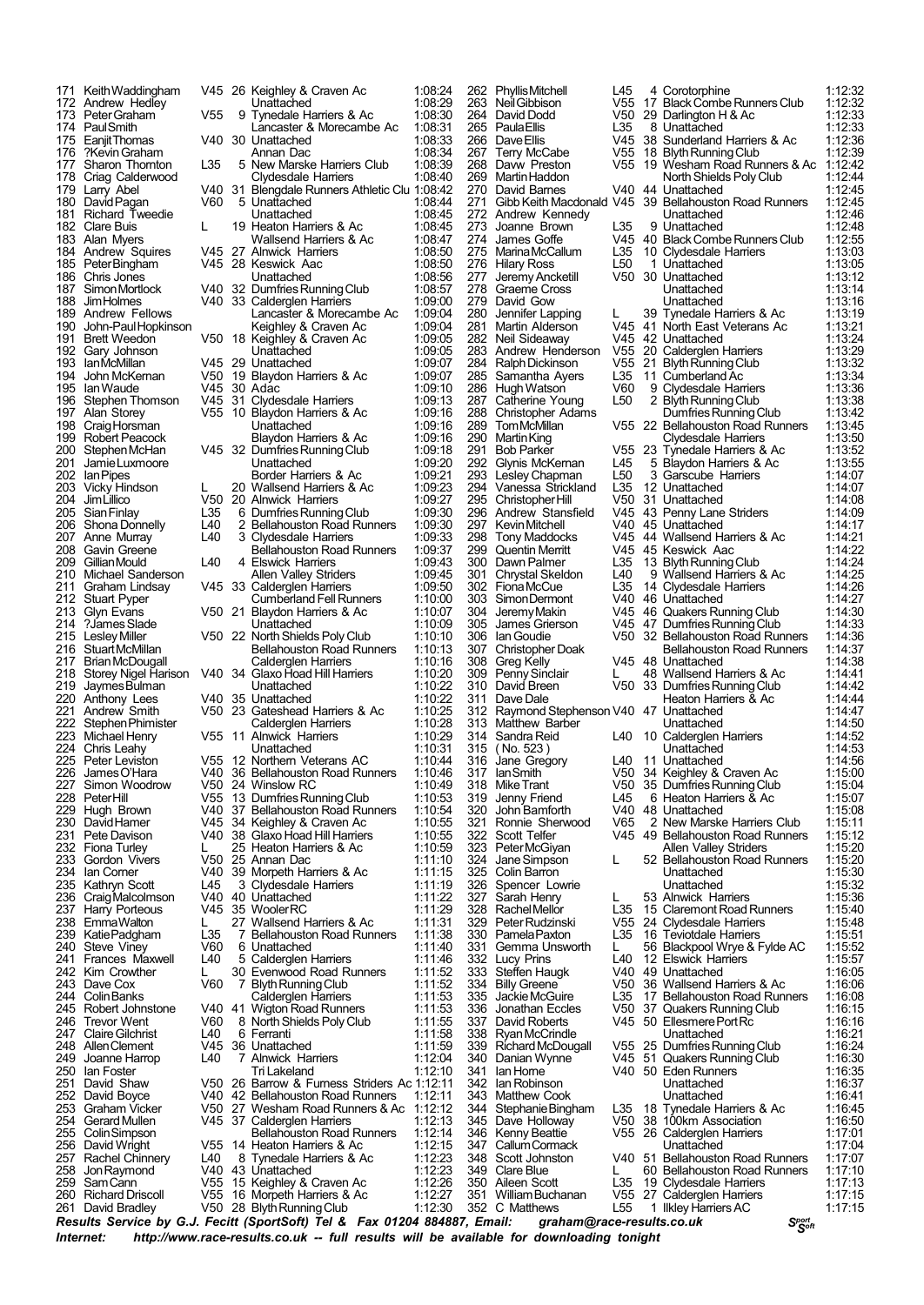441 Robert Wilson V50 45 Dumfries Running Club 1:23:04<br>442 Michael Devlin V55 35 Bellahouston Road Runners 1:23:10 442 MichaelDevlin V55 35 Bellahouston Road Runners 1:23:10 V55 36 Dumfries Running Club

353 John McBride V45 52 Calderglen Harriers 1:17:17<br>354 Mary Goldsmith L50 4 Calderglen Harriers 1:17:18 354 MaryGoldsmith L50 4 Calderglen Harriers 1:17:18 355 Robert Moore V65 3 Tynedale Harriers & Ac<br>356 John Cockburn V60 10 Alnwick Harriers 356 John Cockburn V60 10 Alnwick Harriers 1:17:41 357 SimonCurry WoolerRC 1:17:48 358 MichaelCollins Keswick Aac 1:17:50 359 Chris Slone Gosforth Harriers 1:17:58<br>360 Darren Park Guakers Running Club 1:17:58 360 DarrenPark Quakers Running Club 1:17:58 361 Ian Gray V45 53 Border Harriers & Ac 1:18:00 362 John Oswald V55 28 Unattached 1:18:02 363 Lausa Tweedale L 64 Keswick Aac 1:18:06 364 TonyMinikin V65 4 Keighley & Craven Ac 1:18:07 365 Stephen Head V50 39 Border Harriers & Ac 1:18:08 366 ThomasWhite V40 52 DumfriesRunningClub 1:18:10 367 John Brockett V45 54 Unattached 1:18:13 368 ElizabethGilchrist L60 1 Ferranti 1:18:15 369 MickMcGurk V55 29 New Marske Harriers Club 1:18:16 370 Ann Stuart L50 5 Bromsgrove & Redditch 1:18:28<br>371 Patrick Chinnery V40 53 Unattached 1:18:40 371 Patrick Chinnery 740 53 Unattached 1:18:40<br>372 Ewan McDonald Bellahouston Road Runners 1:18:41 372 Ewan McDonald 119 Bellahouston Road Runners 1:18:41<br>373 Neil Elsender 118:44 U40 54 Unattached 1:18:45 373 NeilElsender V40 54 Unattached 1:18:45 374 David Sander V55 30 Heaton Harriers & Ac 1:18:46 375 Hester Theobald L 67 Unattached 1:18:46<br>376 Kerry Bentham L 68 Wallsend Harriers & Ac 1:18:51 376 Kerry Bentham L 68 Wallsend Harriers & Ac 1:18:51<br>377 Shaun Harris Heaton Harriers & Ac 1:18:51 377 Shaun Harris Heaton Harriers & Ac 1:18:53 378 Mike Fawcett V55 31 Glaxo Hoad Hill Harriers 1:18:55<br>379 Celia Sanderson 1.40 13 Allen Valley Striders 1:18:59 379 Celia Sanderson L40 13 Allen Valley Striders 1:18:59<br>380 JulieLemin L 70 Blyth Running Club 1:19:05 380 JulieLemin L 70 BlythRunningClub 1:19:05 381 Douglas Leitch V45 55 Kinross Road Runners 1:19:07 382 Jonathan Brewer Unattached 1:19:08 383 MhairiSimpson L 71 Bellahouston Road Runners 1:19:09 384 Kevin Lee Calderglen Harriers 1:19:13<br>385 Ernest Nixon V45 56 Unattached 1:19:13 385 Ernest Nixon V45 56 Unattached 1:19:19 386 Caroline Duffy L 72 Elswick Harriers 1:19:21 387 Arthur Leng V60 11 Keighley & Craven Ac 1:19:23 388 Alison Crooks L35 20 Calderglen Harriers 1:19:28<br>389 John Daidson V50 40 Tynedale Harriers & Ac 1:19:32<br>390 Alan Samuel V60 12 Teviotdale Harriers 1:19:40 389 John Daidson V50 40 Tynedale Harriers & Ac 1:19:32 390 AlanSamuel V60 12 Teviotdale Harriers 1:19:40 391 ColinDalglish V40 55 Bellahouston Road Runners 1:19:41 392 John Brettell V50 41 North Shields Poly Club 1:19:44<br>393 Michael Pearcy V40 56 Dallam Running Club 1:19:53 393 Michael Pearcy V40 56 DallamRunningClub 1:19:53 394 Gerald Kennedy V50 42 Clydesdale Harriers 1:19:55 395 David Moffett V45 57 Kendal Amateur Athletic Club 1:19:55<br>396 Chris Rowe North Shields Poly Club 1:20:02<br>397 Elizabeth Myatt L50 6 Annan Dac 1:20:12 396 Chris Rowe **North Shields Poly Club 1:20:03**<br>397 Elizabeth Myatt 1:50 6 Annan Dac 397 Elizabeth Myatt L50 6 Annan Dac 1:20:12 398 Trish Kay L45 7 Newton Aycliffe Ac 1:20:16 399 Frank Moger Cumberland Ac 1:20:16<br>400 Neil Cockbain Cumberland Ac 1:20:16 400 NeilCockbain Cumberland Ac 1:20:19<br>401 Sadie McLeland L35 21 Lancaster & Morecambe Ac 1:20:19 401 SadieMcLeland L35 21 Lancaster & Morecambe Ac 1:20:19 402 Bill Gardner V50 43 Lancaster & Morecambe Ac 1:20:22 403 DavidJamieson Unattached 1:20:26 404 David Mitchell V60 13 Clydesdale Harriers 1:20:27<br>405 Watson Jones V65 5 Unattached 1:20:30<br>406 John Woolridge V55 32 Border Harriers & Ac 1:20:31 405 Watson Jones V65 5 Unattached 1:20:30 406 JohnWoolridge V55 32 Border Harriers & Ac 1:20:31 407 Tom Southward Glaxo Hoad Hill Harriers 1:20:34<br>408 Bridget Peberdy L45 8 Alnwick Harriers 1:20:39 408 Bridget Peberdy L45 8 Alnwick Harriers 1:20:39<br>409 Graeme Crooks Calderglen Harriers 1:20:45 409 Graeme Crooks<br>410 Carroll Graham (1965 6 Kendal Amateur Athletic Club 1:20:48 410 CarrollGraham V65 6 Kendal Amateur Athletic Club 1:20:48 411 Jill Atherton L35 22 Morpeth Harriers & Ac 1:20:54<br>412 Wilsonnick V45 58 Unattached 1:20:56 412 Wilsonnick COVID-58 Unattached 1:20:56<br>413 Stephen Bell V55 33 Bellahouston Road Runners 1:20:57 413 StephenBell V55 33 Bellahouston Road Runners 1:20:57 414 MichaelBloor V55 34 Doncaster Ac 1:20:58 415 Nick Johnson V45 59 WoolerRC 1:20:59 Karen Southwell L35 23 Ellenborough Ac<br>Helen Young L 80 Wigton Road Rur 417 Helen Young L 80 Wigton Road Runners 1:21:04 418 Lucy Thomas Late 24 Unattached 1:21:09<br>419 Alison Wilson L 82 Unattached 1:21:10 419 Alison Wilson L 82 Unattached 1:21:10<br>420 Christine Duncanson L45 9 Clydesdale Harriers 1:21:15 420 Christine Duncanson L45 9 Clydesdale Harriers 1:21:15<br>421 David Wardman 1960 14 Moorfoot Runners 1:21:20 421 DavidWardman V60 14 Moorfoot Runners 1:21:20 422 Carla Deans L 84 Bellahouston Road Runners 1:21:25<br>423 Sarah Thomas L40 14 Unattached 1:21:26<br>424 Clive Summersgill V45 60 New Marske Harriers Club 1:21:27 423 Sarah Thomas L40 14 Unattached 1:21:26 424 CliveSummersgill V45 60 New Marske Harriers Club 1:21:27 425 Cath Burrus L35 25 Unattached 1:21:29 426 Maureen Dickson L50 7 DumfriesRunningClub 1:21:41 427 Peter Taylor V65 7 CumberlandFellRunners 1:21:45 428 Frank Strand V65 8 South Shields Harriers & Ac 1:21:47<br>429 Colin Robson V45 61 Border Harriers & Ac 1:21:59<br>430 Paul Wilson V40 57 Ellenborough Ac 1:22:01 429 ColinRobson V45 61 Border Harriers & Ac 1:21:59 430 PaulWilson V40 57 Ellenborough Ac 1:22:01 431 EmmaSimpson L 88 Bellahouston Road Runners 1:22:09<br>432 Catherine McParlin L40 15 Pb Fitness Running Club 1:22:17 432 CatherineMcParlin L40 15 PbFitness RunningClub 1:22:17 433 Andrea Clarke L40 16 PbFitness RunningClub 1:22:17 434 Samantha Brown L35 26 Keighley & Craven Ac 1:22:18 435 Philip Owens V40 58 Elvet Striders 1:22:20 436 Donald Pearsons V50 44 WoolerRC 1:22:32 437 Benetta Pickergill L50 8 Alnwick Harriers 1:22:34<br>438 Claire Brady Calder Caldergien Harriers 1:22:35 438 Claire Brady Calderglen Harriers 1:22:35<br>439 Steve Bush Blyth Running Club 1:22:36 439 Steve Bush Blyth Running Club 1:22:36<br>440 Bob Richards V60 15 Claremont Road Runners 1:22:41 440 Bob Richards V60 15 Claremont Road Runners 1:22:41<br>441 Robert Wilson V50 45 Dumfries Running Club 1:23:04

5tephen Braithwaite<br>150 Vera Ostojic 1:250<br>129:38:29:39:39:39:39:39:39:39 534 Louise Smith

444 Dougie Macgregor V45 62 Bellahouston Road Runners 1:23:31 445 Gael Moffatt  $\sim$  L 93 Dumfries Running Club 1:23:34<br>446 David Higgins 1:40 59 Unattached 1:23:38 David Higgins V40 59 Unattached 1:23:38<br>Joseph Guadagno Ponteland Runners 1:23:39 447 Joseph Guadagno Ponteland Runners 1:23:39 448 Karl Dougls V45 63 Unattached 1:23:42<br>449 Christopher Winspear V40 60 Unattached 1:23:44 449 Christopher Winspear V40 60 Unattached 1:23:44<br>450 Brian Nicholson V65 9 Kendal Amateur Athletic Club 1:23:49<br>451 Siobhan Brewer L35 27 Unattached 1:23:50 450 Brian Nicholson V65 9 Kendal Amateur Athletic Club 1:23:49<br>451 Siobhan Brewer 1.35 27 Unattached 1:23:50 451 Siobhan Brewer L35 27 Unattached 1:23:50 Elizabeth Turner L45 10 Unattached 1:23:51<br>Antony Charlton V60 16 Gosforth Harriers 1:23:56<br>Neil Jamieson V55 37 Unattached 1:24:01 453 Antony Charlton V60 16 Gosforth Harriers 1:23:56 454 NeilJamieson V55 37 Unattached 1:24:01 455 GrahamLeslie V60 17 Unattached 1:24:03 456 Barrie Evans V60 18 Elvet Striders 1:24:04 457 Alison Guadagno L 96 Ponteland Runners 1:24:04<br>458 Julie Pearcy L45 11 Dallam Running Club 1:24:08 458 Julie Pearcy L45 11 DallamRunningClub 1:24:08 459 Mike Lavery V55 38 Glaxo Hoad Hill Harriers 1:24:15 460 KevinWhitemore V60 19 Eden Runners 1:24:16 1461 Karl Fursey Black Combe Runners Club 1:24:19<br>462 Caroline Dewar 1.35 28 Caldergien Harriers 1:24:22 462 Caroline Dewar L35 28 Calderglen Harriers 1:24:22 463 Mhaira Steven L35 29 Calderglen Harriers 1:24:22 464 Sandie Donald L 100 Dumfries Running Club 1:24:25<br>465 Amanda Barron L 101 Unattached 1:24:28<br>466 Penny Moreton L45 12 Glaxo Hoad Hill Harriers 1:24:33 465 Amanda Barron L 101 Unattached 1:24:28<br>466 Penny Moreton L45 12 Glaxo Hoad Hill Harriers 1:24:33 466 PennyMoreton L45 101 Grietuaturicu de 124.20<br>466 PennyMoreton L45 12 Glaxo Hoad Hill Harriers 1:24:33<br>467 Anthony Milroy V45 64 Unattached 467 Anthony Milroy V45 64 Unattached 1:24:34 468 Gerrard Mettigan V50 46 Unattached 1:24:35 469 Helen Tweedie 1.35 30 Unattached 1.24:43<br>470 Harry Norman 1.245 65 North Shields Poly Club 1.24:43 470 Harry Norman 20045 65 North Shields Poly Club 1:24:46<br>471 Louise Griffin 240 17 Tynedale Harriers & Ac 1:24:52 471 Louise Griffin L40 17 Tynedale Harriers & Ac 1:24:52 472 Ian McKenzie Calderglen Harriers 1:24:55 473 DavidWhitmore V70 1 South Shields Harriers & Ac 1:24:59 474 DianaCambell L 105 Baildon Runners 1:25:22<br>475 Richard Oneill V50 47 North East Veterans Ac 1:25:27 475 Richard Oneill V50 47 North East Veterans Ac 1:25:27<br>476 Toni Chaplin-Armer L40 18 Quakers Running Club 1:25:29 476 ToniChaplin-Armer L40 18 Quakers Running Club 1:25:29<br>477 Charlie Gillon 1:25:32<br>477 Charlie Gillon 1:25:32 477 CharlieGillon V45 66 Alnwick Harriers 1:25:32 478 Dawn Buchanan L 107 Calderglen Harriers 1:25:37 479 Carol Harvey 2011 145 13 Wigton Road Runners 1:25:43<br>480 Marain McPhail 250 9 Dumfries Running Club 1:25:56<br>481 Lesley Mitsides 2014 19 Wallsend Harriers & Ac 21:25:59 480 Marain McPhail L50 9 Dumfries Running Club<br>481 Leslev Mitsides L40 19 Wallsend Harriers & Ac 481 Lesley Mitsides L40 19 Wallsend Harriers & Ac 1:25:59 482 Beveeley Wakefield L 111 Unattached 1:25:59 483 Steven Archibald L45 14 Unattached 1:26:00 484 Duncan Forster 1945 67 Unattached 1:26:08<br>485 Jeremy Clark 1:26:09 V55 39 Glaxo Hoad Hill Harriers 1:26:09 485 JeremyClark V55 39 Glaxo Hoad Hill Harriers 1:26:09 486 Charlotte Dodds L35 31 WoolerRC 1:26:19<br>1:26:19 487 Daonal Anson V60 20 Dumfries Running Club 1:26:30 487 Daonal Anson V60 20 DumfriesRunningClub 1:26:30 488 Chas Steven V45 68 Calderglen Harriers 1:26:36 489 PaulaNeil L40 20 DumfriesRunningClub 1:26:40 490 Peter Graham Tri Lakeland 1:27:00<br>491 Davina Lonsdale L40 21 Blyth Running Club 1:27:06 491 Davina Lonsdale L40 21 Blyth Running Club 1:27:06<br>492 Louise Douglas L 116 Blyth Running Club 1:27:06 492 Louise Douglas L 116 Blyth Running Club 1:27:06<br>493 Ron Ingram V50 48 Blyth Running Club 1:27:06<br>494 Rab Graham V40 61 Unattached 1:27:14 493 RonIngram V50 48 BlythRunningClub 1:27:06 494 RabGraham V40 61 Unattached 1:27:14 495 Alan Manson Dumfries Running Club 1:27:18<br>496 Karen Sutcliffe 140 22 Keighley & Craven Ac 1:27:26<br>497 Susan Weedon 1.55 2 Keighley & Craven Ac 1:27:26 496 Karen Sutcliffe L40 22 Keighley & Craven Ac 1:27:26 497 Susan Weedon L55 2 Keighley & Craven Ac 1:27:26 498 Brian Cowan 1270 62 Unattached 1:27:28<br>499 David Dickson 1:27:28<br>499 David Dickson 1:27:29 499 DavidDickson V40 63 Calderglen Harriers 1:27:29 500 JudithWilson L45 15 Ellenborough Ac 1:27:41 501 Yvonne Clement L40 23 Unattached 1:27:59 502 Helen Lawrence 135 32 Unattached 1:28:37<br>503 Aidan Hughes 1:28:37 Blackhill Bounders 1:28:40 503 Aidan Hughes BlackhillBounders 1:28:40 504 Maggie Grant L60 2 Cumberland Ac 1:29:15<br>505 Nicola Kennedy L35 33 Unattached 1:29:28 505 Nicola Kennedy L35 33 Unattached 1:29:28 506 Amanda Hooke L40 24 Cumberland Ac 1:29:30<br>507 Stephen Braithwaite Unattached 1:29:38 508 Vera Ostojic L50 10 Keighley & Craven Ac 1:29:57 509 Richard Burnett V40 64 Unattached 1:30:00 510 Robin Bartlett V45 69 Lancaster & Morecambe Ac 1:30:31<br>511 Dagmar Winter V45 70 Tynedale Harriers & Ac 1:30:38<br>512 Alex Grant V60 21 Dumfries Running Club 1:30:40 511 DagmarWinter V45 70 Tynedale Harriers & Ac 1:30:38 512 Alex Grant V60 21 DumfriesRunningClub 1:30:40 513 Charm Robson L65 1 Unattached (1:30:56<br>514 Vivienne Forster L40 25 Unattached (1:31:03<br>515 Yvonne Green L45 16 Clydesdale Harriers (1:31:16 Vivienne Forster 1140 25 Unattached 1:31:03<br>1:31:16 Yvonne Green 11:31:16 Clydesdale Harriers 1:31:16 515 Yvonne Green L45 16 Clydesdale Harriers 1:31:16<br>516 Heather Watts L40 26 Lancaster & Morecambe Ac 1:31:20 516 Heather Watts L40 26 Lancaster & Morecambe Ac 1:31:20 517 ?MichaelPluckrose Border Harriers & Ac 1:31:25 518 Irene Ewart L50 11 Gosforth Harriers 1:31:28 519 Philip Butterworth V45 71 Unattached 1:31:39 520 Hilda Frost L45 17 Elswick Harriers 1:31:40<br>521 Eileen Armstrong L70 1 Tynedale Harriers & Ac 1:31:40 521 Eileen Armstrong L70 1 Tynedale Harriers & Ac 1:31:40<br>522 Rose Todhunter 145 18 Allen Valley Striders 1:31:44 522 Rose Todhunter L45 18 Allen Valley Striders 1:31:44<br>523 Karen Cummins L35 34 Eden Runners 1:31:44<br>524 Christine Alcock L40 27 Unattached 1:31:48 523 Karen Cummins 1.35 34 Eden Runners 1:31:44<br>524 Christine Alcock 1.40 27 Unattached 1:31:48 524 Christine Alcock L40 27 Unattached 1:31:48<br>525 Russell Couper V40 65 Calderglen Harriers 1:31:56 525 Russell Couper 1940 65 Calderglen Harriers 1:31:56<br>526 Marie Rippon 145 19 Clydesdale Harriers 1:31:59<br>527 Louise Fisher 1:32:04 1:32:04 526 MarieRippon L45 19 Clydesdale Harriers 1:31:59 527 Louise Fisher L 137 Unattached 1:32:04 528 Helene Beaugy L 138 Unattached 1:32:10 529 Chris Pearson V45 72 Unattached 1:32:14 530 MartinaMoore L35 35 Unattached 1:32:18 531 Ian Hannah V45 73 Unattached 1:32:19 532 Lisa Dixon L40 28 Eden Runners 1:32:42 533 Karen Halliday L40 29 Unattached 1:32:43

*<sup>S</sup>port Results Service by G.J. Fecitt <sup>S</sup>oft (SportSoft) Tel & Fax <sup>01204</sup> 884887, Email: graham@race-results.co.uk Internet: http://www.race-results.co.uk -- full results will be available for downloading tonight*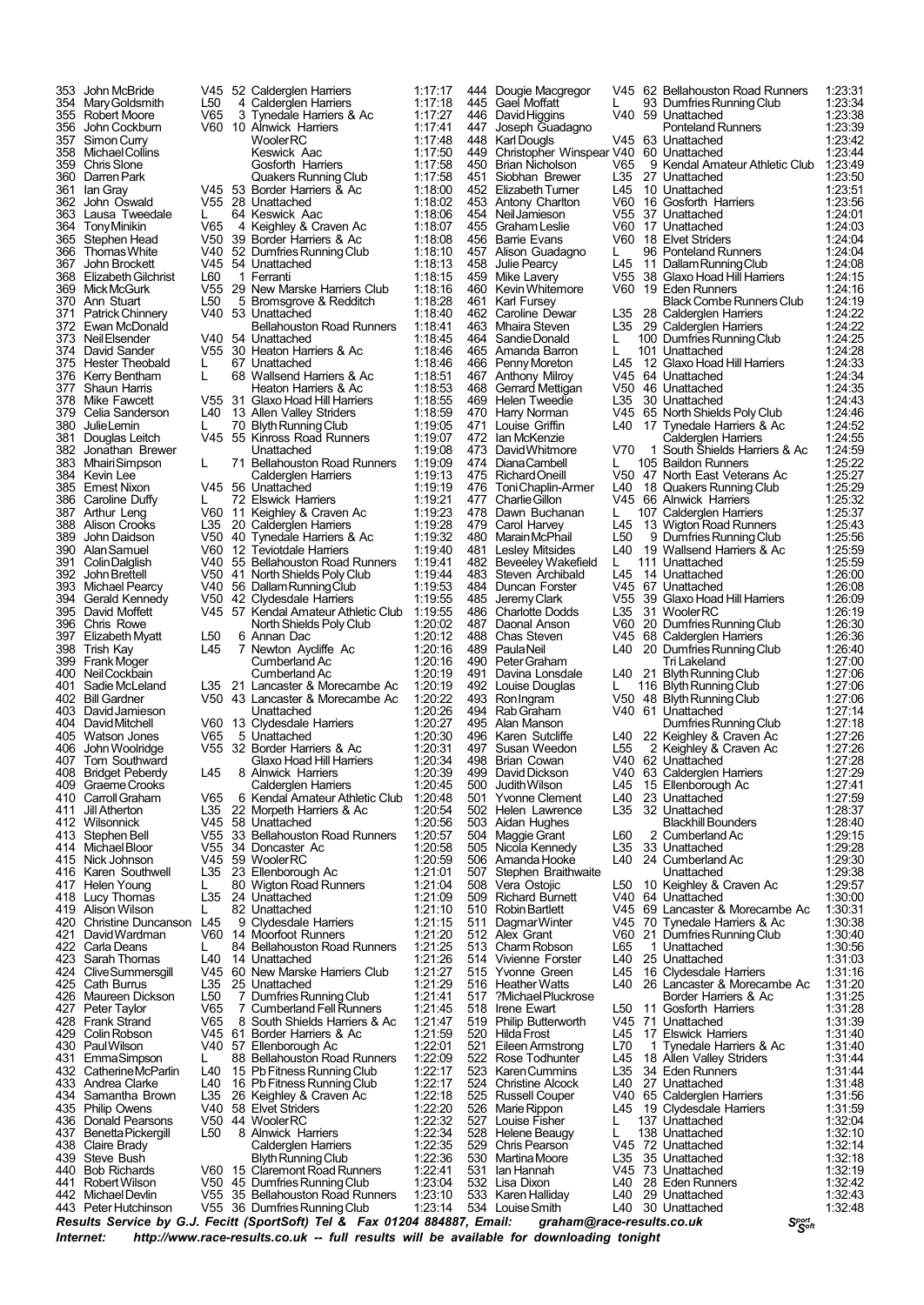#### **Brampton - Men — TEAM RESULTS**

#### **NOTE:Unattached and non-counters are DELETEDbefore teams are calculated**

1 Border Harriers & Ac  $2$  Bellahouston Road Runners (and active metallican of the Harriers of According 20 Michael Scott and the David Tamburini 24 Greig Glendinning<br>19 David Tamburini 24 Greig Glendinning<br>19 Calderglen H 3 Calderglen Harriers 71 — 10 Stuart Gibson 21 Andrew Buchanan 40 JamieMcCmonagle 5 North Shields Poly Club 78 — 15 Tony Carter and 10 Dave Daniels 32 Paul Hilton<br>
5 North Shields Poly Club 79 — 18 Martin Frost 25 Vaughan Hemy 36 Stephen Atwell<br>
6 Alnwick Harriers 87 — 4 David Kirkland 41 Danny Richards 7 Morpeth Harriers & Ac 115 — 14 Paul Waterson 22 Gordon Dixon 79 Mike Winter 7 Alex Rowe 79 Mike Winter 8 Wesham Road Runners & Ac 129 — 13 Charlie Pass 8 Wesham Road Runners & Ac 129 — 13 Charlie Pass 27 Alex Rowe 89 John Bertenshaw<br>9 Ellenborough Ac 146 — 1 Ricky Lightfoot 29 Jackie Winn 116 Gerard Mulgrew 10 Dumfries Running Club 147 — 20 Paul Hart 159 Sandy Shankland 68 Jonathan Dale<br>11 Heaton Harriers & Ac 160 — 23 Les Smith 55 Daniel Robins 82 Chris Auld<br>12 Crook & Dist Sports Ac 173 — 39 Liam Armstrong 51 Michael Mallen 11 Heaton Harriers & Ac 160 — 23 Les Smith 55 DanielRobins 82 Chris Auld 12 Crook & Dist Sports Ac 173 — 39 Liam Armstrong 51 MichaelMallen 83 Graham Bradshaw 13 Tynedale Harriers & Ac 193 — 45 Hugh Bingham 1972 Paul Tait 198 – 72 Paul Tait 198 – 45 Hugh Bingham 1972 PaulTait 198 – 76 Ian Brown<br>14 Elswick Harriers & Ac 198 — 30 Graham Bell 198 – 66 Mark McNally 102 David Jardin 15 Blyth Running Club 243 — 63 Rob Barkley 81 Martin Gaughan 99 Steve Walker 16 Keighley & Craven Ac 299 — 94 Peter Sutcliffe 98 PeterMcDermott 107 Des Fretwell 17 Gateshead Harriers & Ac 305 — 26 NigekCamilleri 117 Bobby Weightman 162 Andrew Smith 18 Clydesdale Harriers 328 — 67 John Foley 126 Bobby Rossborough 135 Criag Calderwood 19 Blaydon Harriers & Ac 305 — 26 Nigek Camilleri 117 Bobby Weightman 162 Andrew Smith<br>18 Clydesdale Harriers & Ac 353 — 60 Liam Friel 145 John McKernan 148 Alan Storey<br>19 Blaydon Harriers & Ac 353 — 60 Liam Friel 145 John 20 Glaxo Hoad Hill Harriers **367 — 35 Christopher Howie** 161 Storey Nigel Harison 171 Pete Davison 21 Lancaster & Morecambe Ac 371 — 95 Anthony Jewitt 134 Paul Smith 142 Andrew Fellows 21 Lancaster & Morecambe Ac 371 — 95 Anthony Jewitt 134 PaulSmith 142 Andrew Fellows 22 Teviotdale Harriers 392 — 38 Gareth Mayze 104 Alister Biggar 250 Alan Samuel 23 Eden Runners 403 — 70 Syuart Stoddart 108 Alan Marshall 225 Ian Horne 24 Allen Valley Striders 421 — 49 Brendan Jackson 154 Michael Sanderson 218 Peter McGiyan 27 Cumberland Ac 201 Allen School (1991)<br>
225 Ian Home<br>
24 Allen Valley Striders<br>
24 Allen Valley Striders<br>
26 Guakers Running Club<br>
26 Guakers Running Club<br>
26 Guakers Running Club<br>
26 Cumberland Ac 207 Quentin Merritta ( 27 Cumberland Ac 427 — 61 Paul Jackson 109 Ian McDougall 257 Frank Moger<br>28 Cumberland Ac 109 Ian McDougall 257 Frank Moger<br>28 Cumberland Fell Runners 442 — 16 Andrew Henderson 156 Stuart Pyper 270 Peter Taylor 28 Cumberland Fell Runners<br>
28 Cumberland Fell Runners Club<br>
29 Black Combe Runners Club<br>
30 Kendal Amateur Athletic Club<br>
30 Kendal Amateur Athletic Club<br>
30 Kendal Amateur Athletic Club<br>
39 Amateur Athletic Club<br>
39 Amat 29 Black Combe Runners Club 488 —103 Peter Tayler 189 Neil Gibbison 196<br>30 Kendal Amateur Athletic Club 594 — 75 Mark Walker 255 David Moffett 264 30 Kendal Amateur Athletic Club 594 — 75 MarkWalker 255 David Moffett 264 Carroll Graham

- 
- 
- 

2 Bellahouston Road Runners 70 — 17 Nick Reid 19 David Tamburini 34<br>
21 Andrew Buchanan 140<br>
21 Mallsend Harriers & Ac 78 — 15 Tony Carter 31 Dave Daniels 32 4 Wallsend Harriers & Ac 78 — 15 Tony Carter 31 Dave Daniels 32 Paul Hilton Alnwick Harriers and Records and Records and Agameters and Bavid Kirkland Morpeth Harriers and Agameters and Agameters and Agameters and Morpeth Harriers & Ac and the Pass and Morpeth Harriers & Ac and the Vinter Wesham Ro 129 — 13 Charlie Pass<br>
146 — 1 Ricky Lightfoot 29 Jackie Winn 20 Jackie Winn 20 Paul Hart<br>
146 — 1 Ricky Lightfoot 29 Jackie Winn 216 Gerard Mulgre<br>
147 — 20 Paul Hart 59 Sandy Shankland 68 Jonathan Dale<br>
160 — 23 Les Smit 198 — 30 Graham Bell 66 Mark McNally 102 David Jardin<br>243 — 63 Rob Barkley 81 Martin Gaughan 99 Steve Walker<br>299 — 94 Peter Sutcliffe 98 Peter McDermott 107 Des Fretwell 26 Duakers Running Club 427 — 91 Michael Joyeaux 128 Peter Smith 208<br>208 Duakers Running Club 427 — 91 Michael Joyeaux 128 Peter Smith 208<br>257 — 91 Paul Jackson 109 Ian McDougall 257 31 Gosforth Harriers examples 649 —129 Michael Walker 235 Chris Slone 285 Antony Charlton 285 Antony Charlton<br>32 Wooler RC 674 —174 Harry Porteous 233 Simon Curry 267 Nick Johnson 32 Wooler RC 674 —174Harry Porteous 233 Simon Curry 267 Nick Johnson 33 New Marske Harriers Club 726 —216Ronnie Sherwood 241 MickMcGurk 269 CliveSummersgill 34 North East Veterans Ac 801 —197Martin Alderson 293 Richard Oneill 311 Paul Tuffnell **Brampton - Men (Vets) — TEAM RESULTS**

- 
- 
- 
- 
- 

## **NOTE:Unattached and non-counters are DELETEDbefore teams are calculated**

4 Wallsend Harriers & Ac 80 — 14 PaulHilton 15 MarkHall 51 Micky Todd 5 Tynedale Harriers & Ac 96 — 19 HughBingham 37 PaulTait 40 Ian Brown 6 Calderglen Harriers 99 — 21 CharlieMcDougall 32 Scot Hill 46 EddieReid 7 Dumfries Running Club 111 — 28 Sandy Shankland 35 Jonathan Dale 48 Sebastian Pflanz 8 Elswick Harriers 118 — 13 Graham Bell 33 Mark McNally 72 Keith Frost 9 Morpeth Harriers & Ac  $\begin{array}{ccc} 9 & \text{Morpeth Harris & Ac} \\ 10 & \text{Blyth Running Club} \\ 11 & \text{Keighley & Craven Ac} \end{array}$  106  $\begin{array}{ccc} 120 & -6 & Paul Watson \\ 155 & -44 & Martin Gaughan \\ 161 & -50 & Peter Such a. \\ 161 & -50 & Peter Such a. \\ 161 & -50 & Peter Such a. \\ 161 & -50 & 161 \\ 161 & -50 & 161 \\$ 10 Blyth Running Club 155 — 155 — 44 Martin Gaughan 154 Steve Walker 57 Joe Frazer<br>11 Keighley & Craven Ac 161 — 50 Peter Sutcliffe 153 Peter McDermott 158 Des Fretwell 12 Wesham Road Runners & Ac 170 — 10 Alex Rowe 147 John Bertenshaw 113 Graham Vicker<br>13 Clydesdale Harriers 196 — 34 John Foley 14 Bobby Rossborough 188 Stephen Thomson<br>14 Blaydon Harriers & Ac 204 — 29 Liam Friel 186 John 13 Clydesdale Harriers 196 — 34 John Foley 74 Bobby Rossborough 88 Stephen Thomson 14 Blaydon Harriers & Ac 204 — 29 Liam Friel 86 John McKernan 89 Alan Storey 15 Glaxo Hoad Hill Harriers 215 — 16 Christopher Howie 95 Storey Nigel Harison 104 Pete Davison<br>16 Eden Runners 244 — 36 Syuart Stoddart 59 Alan Marshall 149 Ian Horne<br>17 Keswick Aac 259 — 43 Keith Harrison 82 Peter Bingha 16 Eden Runners 244 — 36 Syuart Stoddart 59 Alan Marshall 149 Ian Horne 17 Keswick Aac 259 — 43 Keith Harrison 82 PeterBingham 134 Quentin Merritt 18 Alnwick Harriers 18 Andrew 2009 — 81 Andrew Squires 191 Jim Lillico 191 Andrew 191 Jim Lillico 191 Jim Lillico 197 Michael Henry<br>19 Black Combe Runners Club 199 — 95 Peter Tayler 119 Neil Gibbison 125 James Goffe<br>20 Hea 19 Black Combe Runners Club 299 — 55 Peter Tayler 119 NeilGibbison 125 James Goffe 20 Heaton Harriers & Ac 354 — 77 PaulInskip 115 David Wright 162 David Sander 21 Quakers Running Club 355 — 75 PeterSmith 135 Jeremy Makin 145 Jonathan Eccles 22 Kendal Amateur Athletic Club 387 — 39 MarkWalker 172 David Moffett 176 Carroll Graham 21 Quakers Running Club<br>
22 Kendal Amateur Athletic Club<br>
23 Wooler RC 473 —107 Harry Porteous 179 Nick Johnson 187 Donald Pearsons<br>
24 New Marske Harriers Club 483 —141 Ronnie Sherwood 161 Mick McGurk 181 Clive Summersgil 24 New Marske Harriers Club 483 —141Ronnie Sherwood 161 MickMcGurk 181 CliveSummersgill 25 North East Veterans Ac 541 —126Martin Alderson 200 Richard Oneill 215 Paul Tuffnell

- -
	-
	-
- 
- 
- 
- 
- 
- 
- 
- 
- 
- 
- 
- 
- 
- 
- 
- 
- 
- 
- 
- 1 Border Harriers & Ac 35 1 Michael Scott 4 George Thompson 30 Kevin McCaig 2 North Shields Poly Club 58 7 Martin Frost 9 Vaughan Hemy 42 Stephen Borlos
- $\begin{array}{l|l|l} \text{35} & \text{46} & \text{57} & \text{58} & \text{58} & \text{58} & \text{59} \\ \text{47} & \text{58} & \text{58} & \text{59} & \text{59} & \text{59} & \text{59} \\ \text{58} & \text{58} & \text{58} & \text{59} & \text{59} & \text{59} & \text{59} \\ \text{69} & \text{60} & \text{60} & \text{61} & \text{61} & \text{62} \\ \text{7} & \text{80} & \text{7} & \$ 
	-
	-
	-
	-
	-
	-

- 
- 
- 

- -
	-
	-
	-
	-
	-

- 
- -
- - -
		-
		-